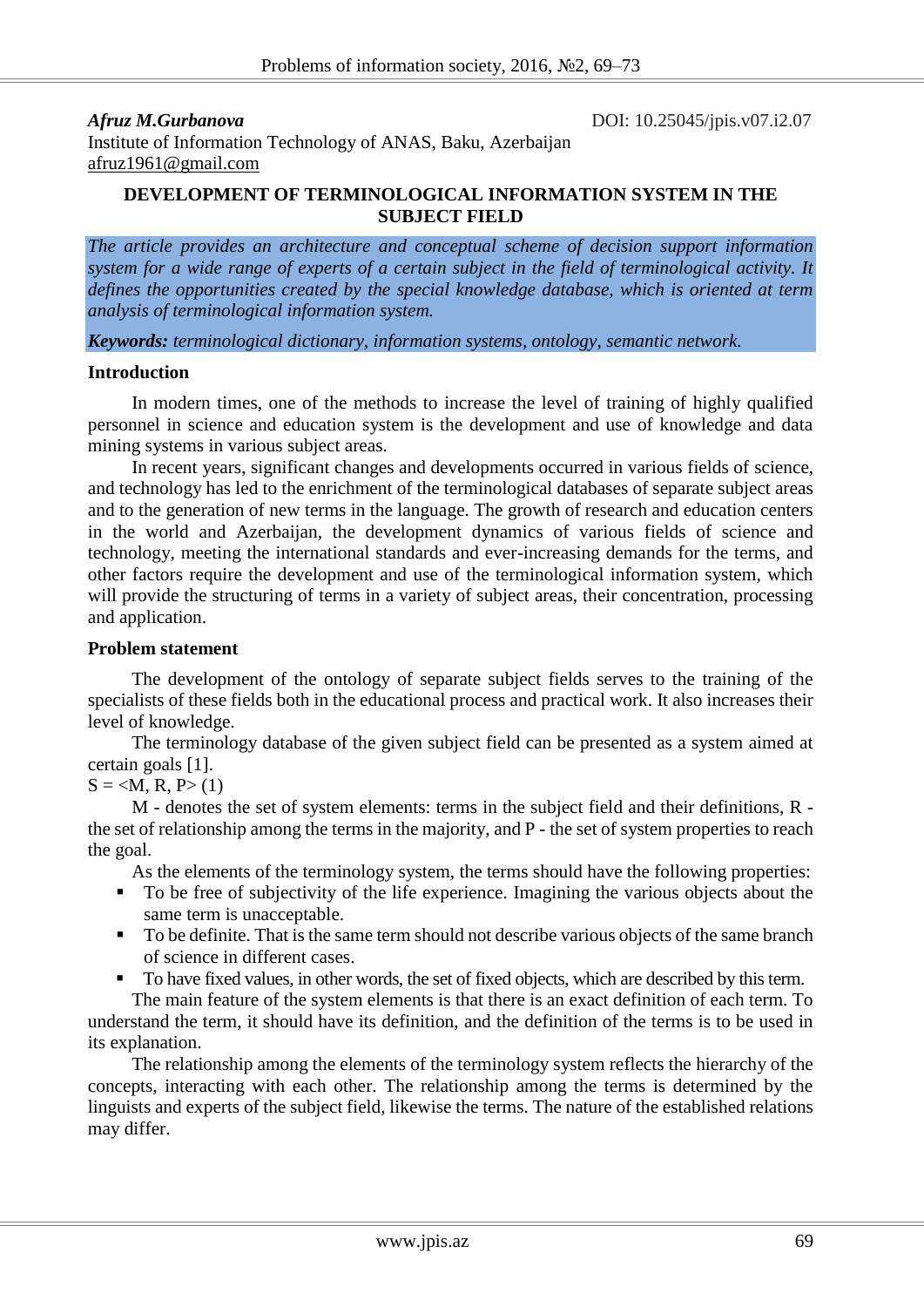It should be noted that the terminological system is public: on the one hand, the system elements transform into the word in general use - determination, on the other, new elements – term flow (entry), are always included into the system.

Each separate property ( $p_1, p_2, p_3, \ldots, p_n$ ) of the set P characterizes the local functional quality (for example,  $p_1$  - integrity,  $p_2$  - publicity,  $p_3$  - accuracy, etc.). Altogether, these properties characterize the system as a whole.

The information system, here, is reviewed as software and hardware systems, and as the realized data bank (knowledge bank). The system automatically and unequivocally supports the collection, search, identification, acquisition, storage, preservation, processing, and transmission of data in accordance with the users' requests within the framework of the certain methods, methodical and normative documents (standards).

# **The development of the architecture of terminological information system**

The system architecture implies the information environment that covers the interaction of all its components, functions, structure, model, including the system itself. It is set on three levels (Figure 1).



Figure 1. The architecture of information system

The first structural units of the system are the information objects, namely, the articles of the dictionaries. Here, a part of the object, for example, the title of the article, can be physically stored in the low level database (file). The text or a fragment of the article can be located or found in another database (file). However, the article is given to the request of the external interface, with the title, as a whole and in its original form.

The 3rd level of the system architecture is performed as follows:

- conceptual model of the knowledge base of the information system is created on the basis of the presentation of (1).
- ontology of the subject fields is established in the form of hierarchy of common notions (M – denotes the set of terms and definitions), in order to provide the knowledge space.

Ontology of the subject field – implies a formal description of the subject field. It is usually applied to identify the common terminology database of the subject field. In information technology and computer science, ontology means the set of the objects and the relations among their descriptions. Formally, ontology includes the terms, their description and access rules. Thus, the ontology is the model of the subject field, and accordingly, it is the basis for the knowledge bank and knowledge base.

The main purpose of the ontology is to standardize the knowledge model and to maximally (mathematically) describe it [2].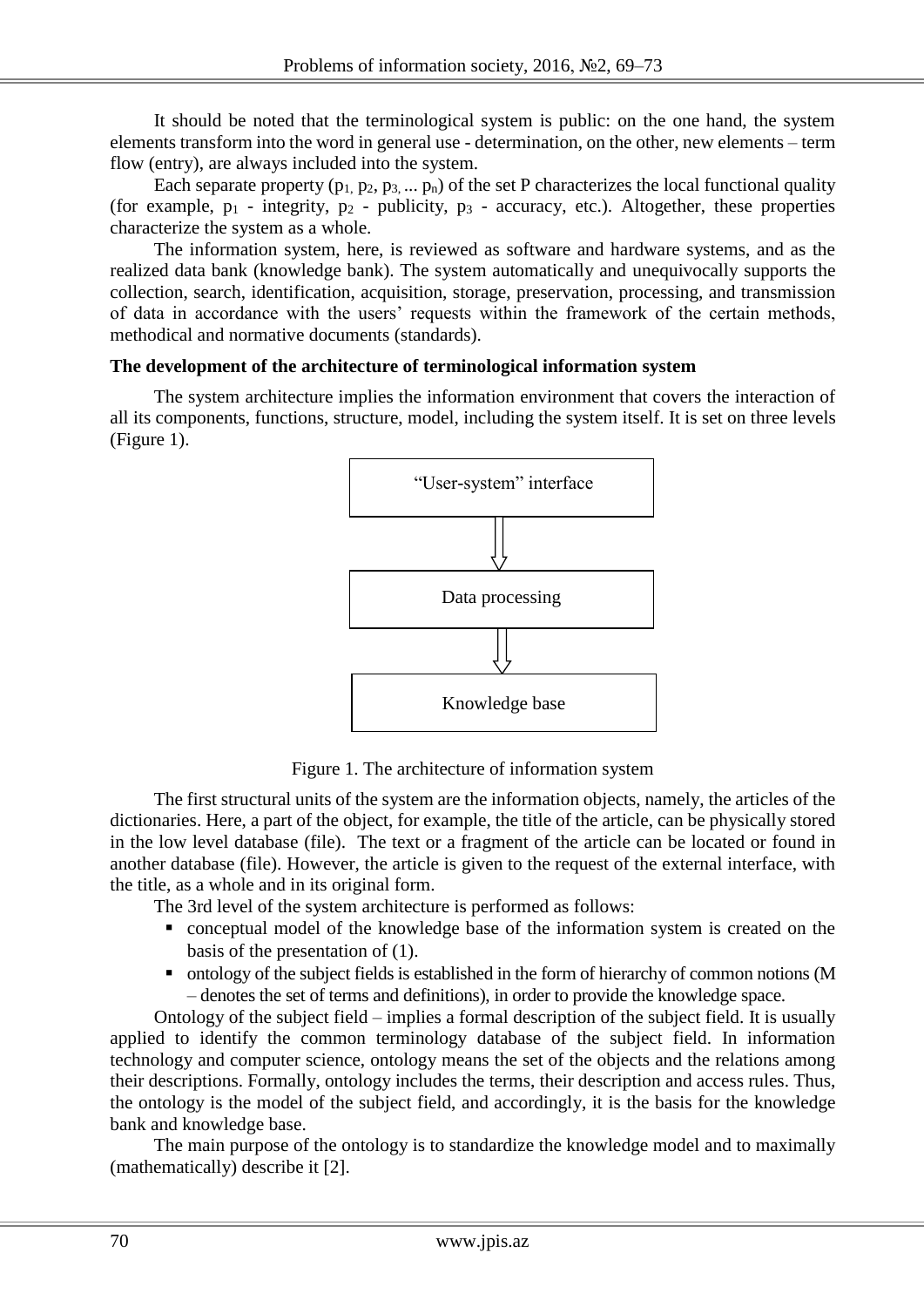The advantages of establishing the ontology are:

- To facilitate the mutual access to the data structure about the subject field;
- To facilitate the compliance of various parts of the subject field models;
- To provide the availability and replacement of the models for new users;
- To separate the knowledge structure of the subject field from the specific data.

Ontology is developed in several phases. After defining the subject field, the search and reuse of existing ontology can be reviewed. Later, a complete list of the terms of the subject should be acquired, and the hierarchy of the classes should be developed and their features should be described. The following step includes describing the relationship between the ontology elements. At this phase, it is determined at which stage of the hierarchy the notion is, whether the object is classified or not, and so on. Separate examples of the classes are created at the last phase.

The ontological approach to the modeling of the subject field provides the development of new information systems and the interoperability of the preliminary information systems. At present, a paradigm of two-level information systems is growing.

In computer science, ontology is a detailed description of the certain knowledge fields with a conceptual scheme (semantic network of mutual relations of the notions and concepts within certain rules). Actually, this scheme reflects the structure of the data. It includes all relevant classes of the object, the links between them and adopted rules in this field (theorems, limitations) [3].

In the process of programming, ontology is used as a form of presentation of knowledge about the real world and its parts. It is mainly applied in the business process modeling, semantic web and artificial intelligence. Description language on the ontology is a formal language, which is used for its coding. Several similar formal languages (*OWL - Web Ontology Language, KIF - Knowledge Interchange Format*) are available.

The analysis of different models for the data description has justified the selection of multicomponent semantic networks as the tool for ontology description.

The semantic network is an oriented graphics. Its tops denote the notions, and its edges show the relationships between the notions. The notion expresses any abstract or certain objects, whereas the relationship – the links between the objects. Semantic Web relations can be "partialfull" type (class-group, element-set), functional ("occur", "affect" and so on.), quantitative (more, less, equal, etc.), spatial (far, near, under, above, in, etc.), logical (and, or, not), linguistic and so on [4].

In the knowledge base of a semantic network type, the search of solution is reduced to the search of network fragment, which reflects the query sent to the database in accordance with any sub-network. This model was proposed by an American psychologist Quillian M. [5].

The semantic network is implemented with the establishment of the thesaurus (an active tool for the description of the separate subject fields), where the hierarchy of the definitions is reflected. Unlike the explanatory dictionary, the thesaurus provides the notion not only by its definition, but also its understanding through the coordination with other words and groups.

The thesaurus defines five types of relations: a broader term - top; more narrow term bottom; associated (linked) term - association; whole for the term - part; part for the term - whole.

It should be noted that, in fact, establishing the ontology in knowledge field and professional field of activity has a tendency to grow from field standard level up to technical materials.

The establishment of the 2nd level of the system architecture is based on the model of text type data search. This model refers to the presentation of documents and requests, the criteria for logical compliance, the mechanism for the survey results ranking (by its importance), and feedback mechanism for the evaluation of the document relevance (survey compliance rate).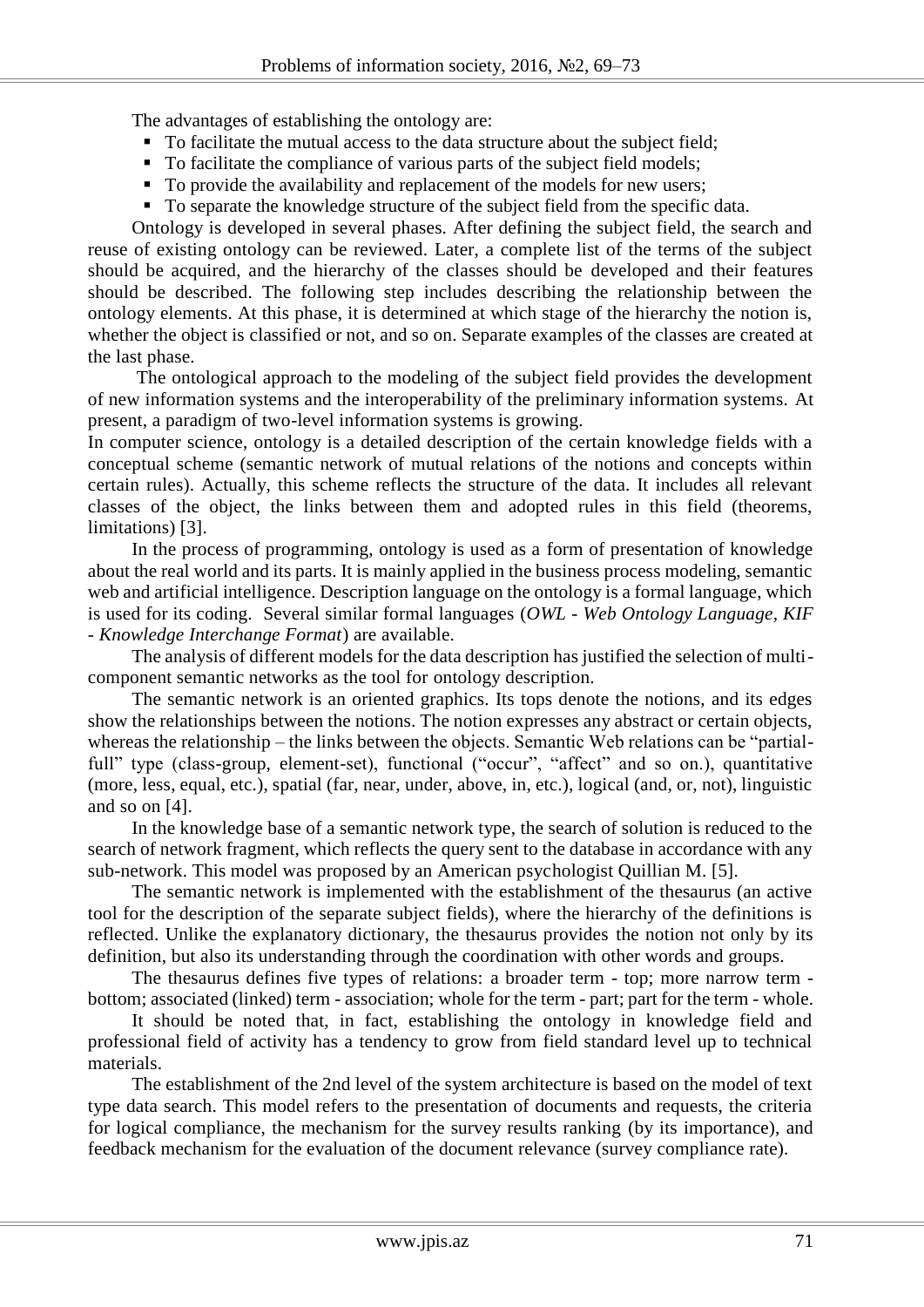The implementation of this model is associated with the search for the full text out of all documents. The user request rate (relevancy), search indexes relevance, reliability, service flexibility is determined by the search efficiency criteria.

The first level of the system architecture is established using *HTML* programming language through the data availability, which is based on hypertext information presentation.

It can be noted that the technical requirements of the software implementation are the ease of use of the information system, design compatibility, integrity, publicity, the presence of search system, the presence of query system, the availability of data protection tools, access and review of legislative documents and materials (the books related to terminology, terminological dictionaries, etc.).

The system has been established in accordance with the standards of the International Organization for Standardization [6, 7].

The conceptual model of terminological information system on a given subject is presented in Figure 2. Thus, the development of the terminological information system has created great opportunities for the development of the specialized knowledge base aimed at term analysis and for conducting studies in the field of terminology in Azerbaijan [8].



Figure 2. Conceptual model of the information system